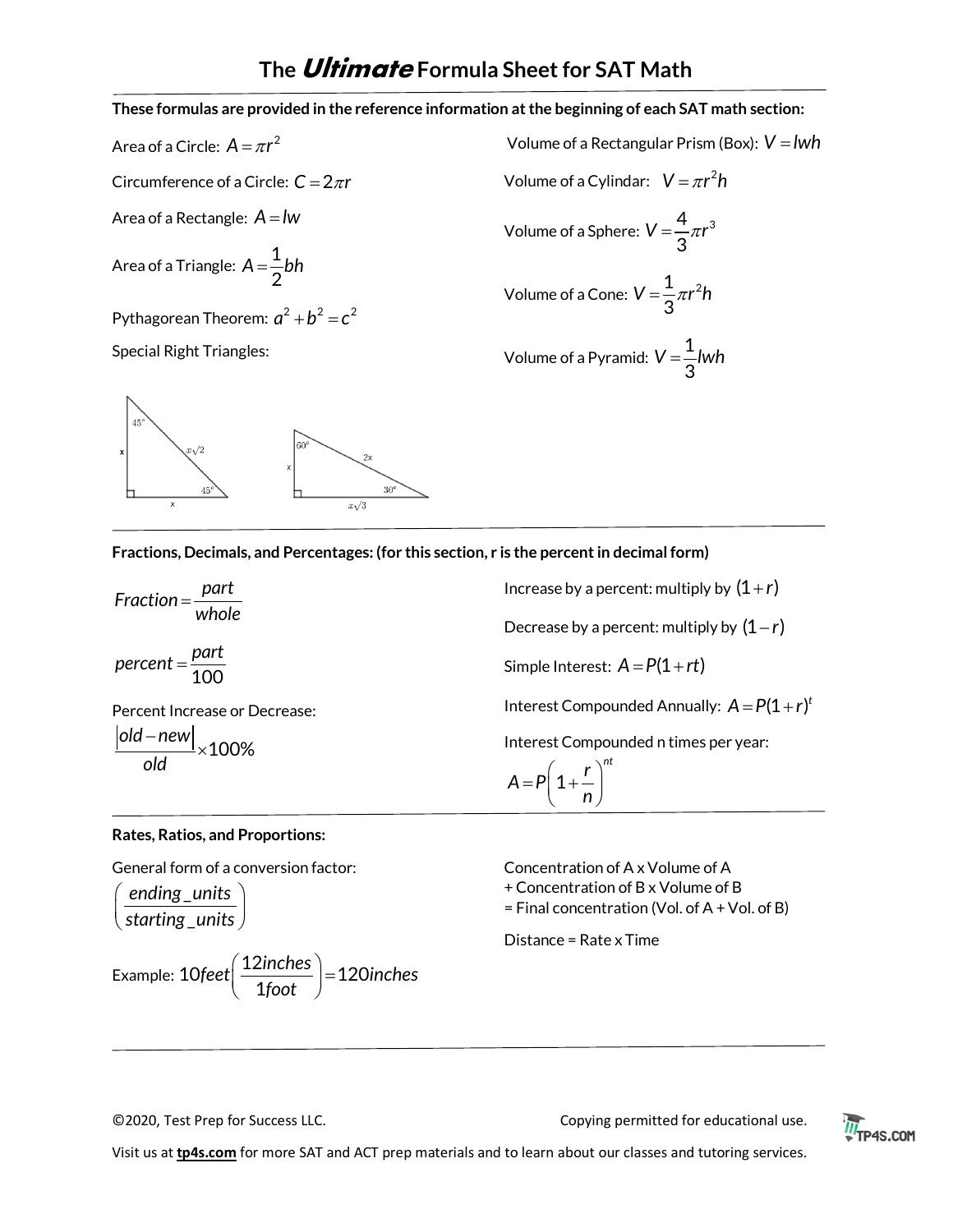#### **Exponents, Roots, & Polynomials:**

Multiplication Rule for Exponents:  $a^b \cdot a^c = a^{b+c}$ Division Rule for Exponents:  $\int_{a}^{b}$ *c*  $\frac{a^b}{c} = a$ *a*  $=a^{b-}$ Power Rule for Exponents:  $(a^b)^c = a^{bc}$ 

#### **Parabolas:**

<u>Standard Form</u>:  $f(x) = ax^2 + bx + c$ ;

vertex=  $\left(-\frac{b}{2a}, f\right)\left(-\frac{b}{2a}\right)$  $\left(-\frac{b}{2a}, f\left(-\frac{b}{2a}\right)\right);$ 

y-intercept = c;

$$
x\text{-intercepts} = \frac{-b \pm \sqrt{b^2 - 4ac}}{2a}
$$

Sum of solutions = *<sup>b</sup> a* −



Discriminant =  $b^2 - 4ac$  ; Pos=2 real roots Zero= 1 real root; Neg=2 imaginary roots

 $Factored Form: f(x) = a(x - m)(x - n);$ 

x-intercepts are m and n;

x-coordinate of vertex =  $\frac{m}{2}$ *m n* +  $Vertex Form:  $f(x) = a(x - h)^2 + k$ ;$ </u>

$$
vertex = (h,k)
$$



Difference of Squares:  $a^2 - b^2 = (a+b)(a-b)$ 

Perfect Square Trinomial:  $a^2 + 2ab + b^2 = (a+b)^2$  and  $a^2 - 2ab + b^2 = (a-b)^2$ 

Completing the Square: 2  $(1)^2$ 2  $x^2 + bx + \left(\frac{b}{2}\right)^2 = \left(x + \frac{b}{2}\right)^2$ 

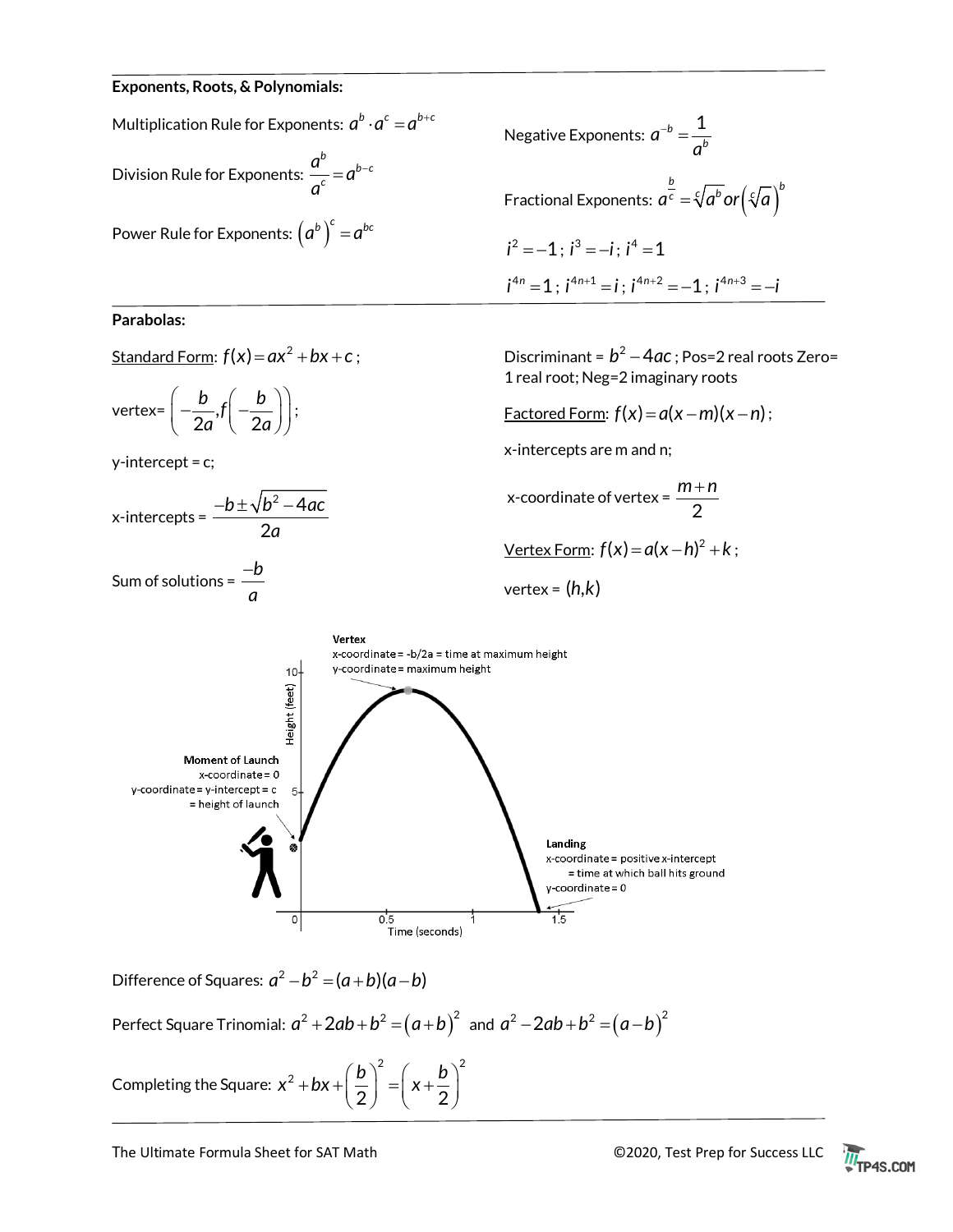#### **Graphing Lines:**

Slope Formula: 
$$
m = \frac{y_2 - y_1}{x_2 - x_1}
$$

Slope of horizontal line = 0

Slope of vertical line = undefined



Standard Form:  $Ax + By = C$ Slope-Intercept Form:  $y = mx + b$ Point-Slope Form:  $y - y_1 = m(x - x_1)$ Distance Formula:  $\boldsymbol{d} = \sqrt{(\boldsymbol{X}_2 - \boldsymbol{X}_1)^2 + (\boldsymbol{Y}_2 - \boldsymbol{Y}_1)^2}$ Midpoint Formula:  $M = \left(\frac{x_1 + x_2}{2}, \frac{y_1 + y_2}{2}\right)$ Parallel lines: equal slopes ⊥ Lines: slopes are opposite reciprocals

\_

When ∥ lines are cut by a transversal, all acute ∠' s

# **Data and Probability:**

 $_{-}$ of $_{-}$ \_ \_ *sum of items average number of items* <sup>=</sup>

*median* = middle \_number

# **Angles:**

Vertical ∠' s are ≅

∠'s that form a linear pair are supplementary (add up to 180°)

# **Triangles:**

The three ∠' s of a ∆ add up to 180°

An exterior ∠ is equal to the sum of the two remote interior ∠' s

# **Circles:**

A radius and tangent make a right ∠ A central ∠ is double the inscribed ∠

Pythagorean Triples: 3-4-5 and 5-12-13

*range* = max *imum* – minimum

\_ *desired outcomes probability possible outcomes* <sup>=</sup>

∠' s that form a circle add up to 360°

are ≅ and all obtuse ∠' s are ≅





Formula for a Circle:  $(x - h)^2 + (y - k)^2 = r^2$ , where (h,k) is the center and r is the radius